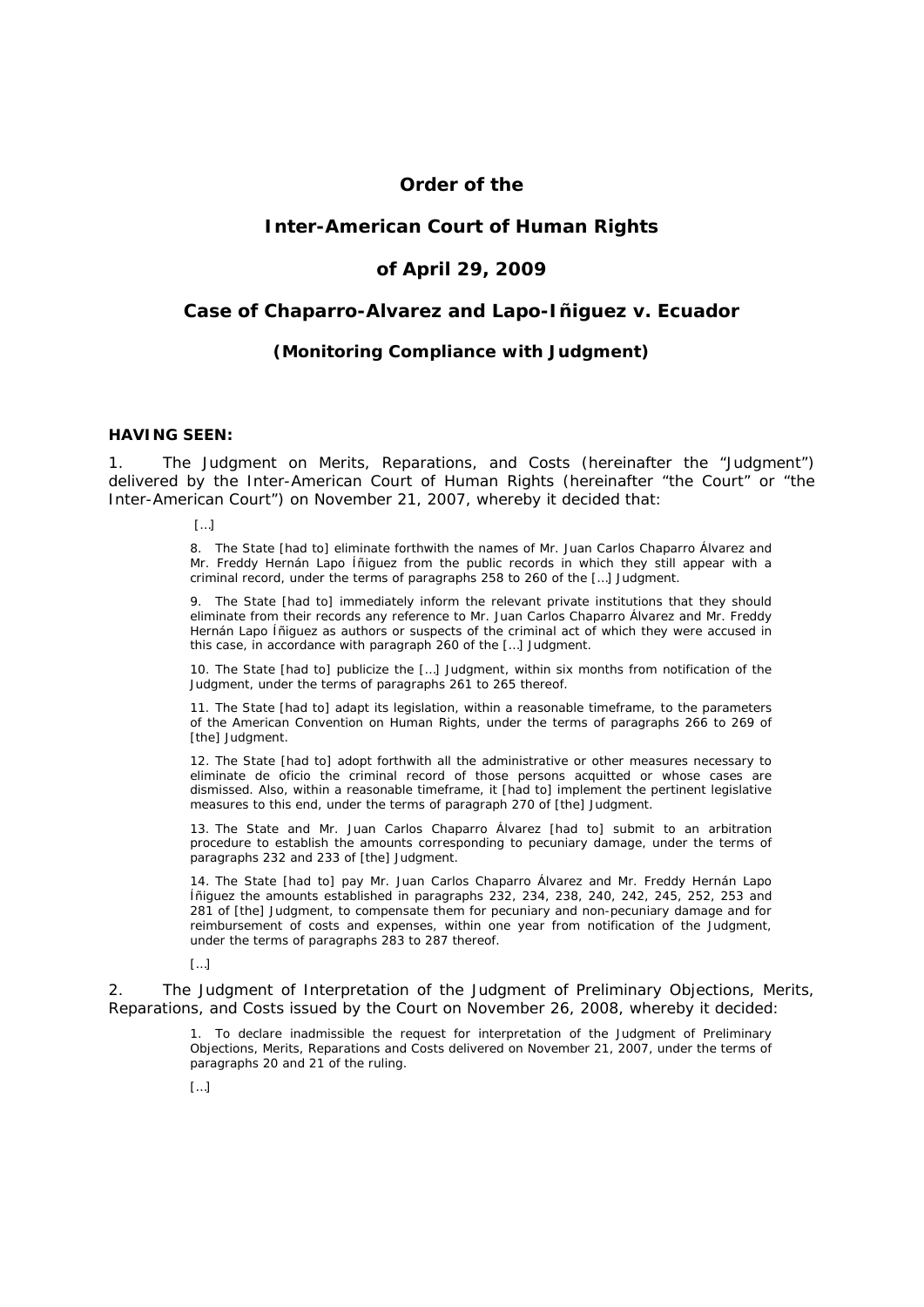3. The communications of April 2, April 8, May 27, June 11, July 10, September 17, November 14, December 10, December 12, and December 22, 2008, whereby the State referred to compliance with the Judgment.

4. The briefs of March 25, May 12, and October 9, 2008, and March 25, 2009, whereby the representatives presented information regarding compliance with the Judgment as well as their observations on the information submitted by the State (*supra* Having Seen 3).

5. The communications of May 14, June 12, August 27, and December 2, 2008, and February 13, 2009, whereby the Inter-American Commission on Human Rights (hereinafter "the Commission" or "the Inter-American Commission") presented its observations of the information submitted by the State and the representatives' observations (*supra* Having Seen 3 and 4).

### **CONSIDERING:**

-

1. That it is an inherent power of the judicial functions of the Court to monitor compliance with its decisions.

2. That Ecuador has been a State Party to the American Convention on Human Rights (hereinafter, the "Convention" or the "American Convention") since December 28, 1977, and that it recognized the jurisdiction of the Court on July 24, 1984.

3. That Article 68(1) of the American Convention stipulates that ""[t]he States Parties to the Convention undertake to comply with the judgment of the Court in any case to which they are parties." Therefore, the States must ensure that the rulings set out in the decisions of the Court are implemented at the domestic level.<sup>1</sup>

4. That, considering Article 67 of the American Convention, which stipulates that the judgment of the Court shall be final and shall not be subject to appeal, such judgment shall be fully and promptly complied with by the State.

5. That the obligation to comply with the rulings of the Court corresponds to a basic principle of law on the international responsibility of the State, supported by international jurisprudence, according to which the States must comply with their international conventional obligations in good faith *(pacta sunt servanda)* and, as previously held by the Court and pursuant to Article 27 of the Vienna Convention on the Law of Treaties of 1969, States cannot, for domestic order reasons, avoid the international responsibility which has already been established. <sup>2</sup> The conventional obligations of the States Parties bind all powers and organs of the State.<sup>3</sup>

6. That the States Parties to the Convention must ensure compliance with its provisions and their inherent effects (*effet utile*) within their respective domestic legal systems. This principle applies not only in connection with the substantive provisions of human rights

<sup>1</sup> *Cf. Case of Baena Ricardo et al. v. Panama*. *Competence.* Judgment of November 28, 2003. Series C No. 104, para. 131; *Case of Baldeón García v. Perú*. Monitoring Compliance with Judgment. Order of the Court of April 3, 2009, Considering clause three; and *Case of the Mayagna (Sumo) Awas Tingni Community v. Nicaragua.* Monitoring Compliance with Judgment. Order of the Court of April 3, 2009, Considering clause three.

<sup>2</sup> *Cf. International Responsibility for the Promulgation and Enforcement of Laws in Violation of the Convention* (Arts. 1 and 2 American Convention on Human Rights). Advisory Opinion OC-14/94 of December 9, 1994. Series A No. 14, para. 35; *Case of Baldeón García v. Perú*, *supra* note 1, Considering clause five, and the *Case of the Mayagna (Sumo) Awas Tingni Community v. Nicaragua, supra* note 1, Considering clause five.

<sup>3</sup> *Cf. Case of Baena Ricardo et al.*, *supra* note 1, para. 60; *Case of Baldeón García v. Perú*, *supra* note 1, Considering clause five; and *Case of the Mayagna (Sumo) Awas Tingni Community v. Nicaragua, supra* note 1, Considering clause five.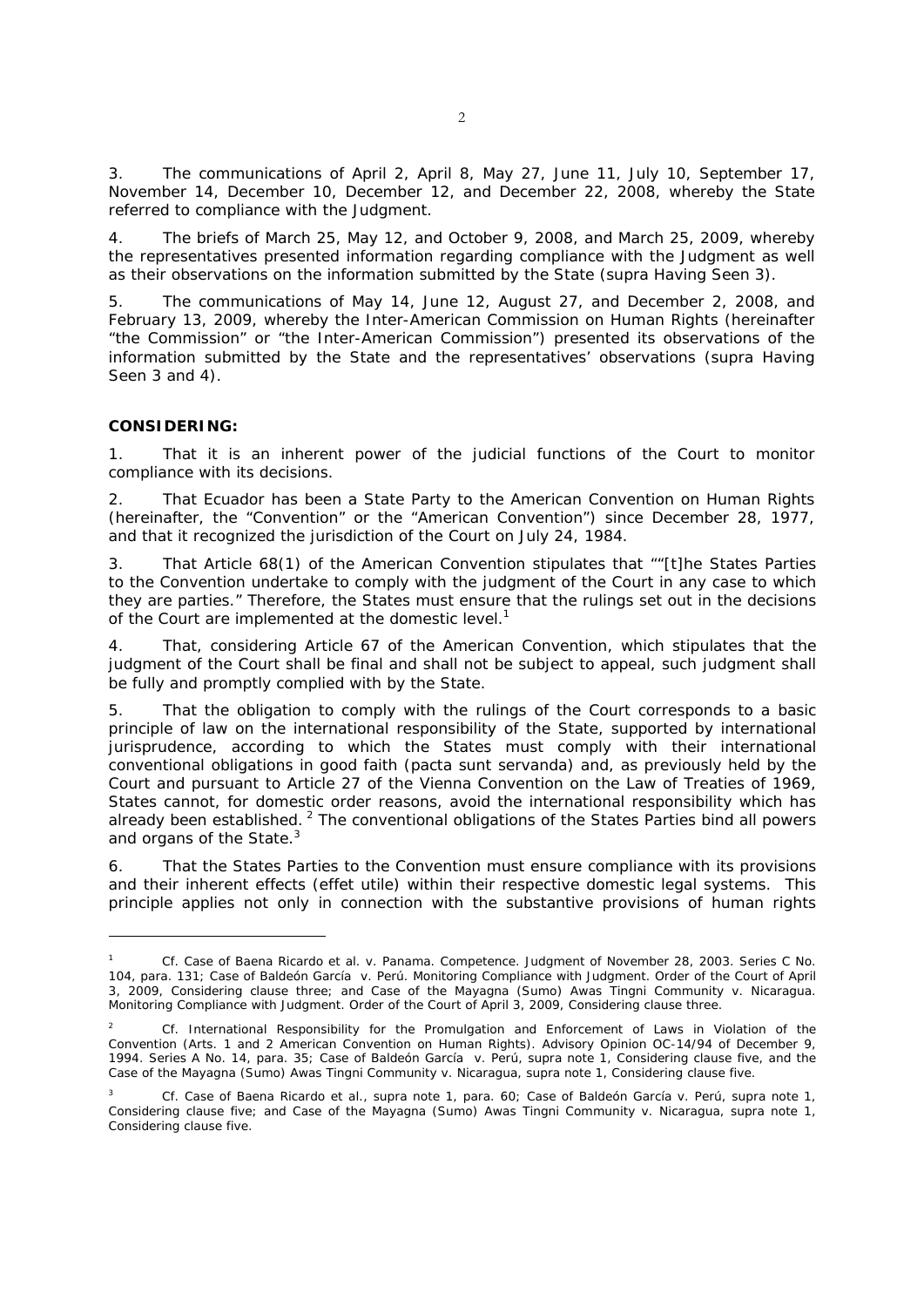treaties (*i.e.* those dealing with provisions on protected rights) but also in connection with procedural rules, such as the ones concerning compliance with the decisions of the Court. Such obligations are intended to be interpreted and enforced in a manner such that the protected guarantee is truly practical and effective, taking into account the special nature of human rights treaties.<sup>4</sup>

> \* \* \*

7. That regarding the duty to eliminate forthwith the names of Mr. Juan Carlos Chaparro Álvarez and Mr. Freddy Hernán Lapo Íñiguez (hereinafter "Mr. Chaparro", "Mr. Lapo" or "the victims", as appropriate) from the public records in which they still appear with a criminal record, especially the records of the National Police, Superintendence of Banks, and INTERPOL *(operative paragraph eight of the Judgment),* the State submitted a brief from the National Directorate of the Judicial Police which certifies that Mr. Chaparro and Mr. Lapo "no longer have active the personal criminal records registered on November 14, 1997 for illicit trafficking."<sup>5</sup> Additionally, it indicated that "the National INTERPOL Central Office, in general, and the Chief Narcotics Officer and INTERPOL Guayas specifically, share information from the Central Archive records with the Judicial Police, body which issues the 'criminal record certificate[s]' known as police records in which the names of Mr. Chaparro and Mr. Lapo […] no longer appear." Likewise, it reported that Mr. Lapo and Mr. Chaparro received their criminal record certificates on January and November 2007, respectively. Finally, it submitted a brief from the Superintendence of Banks and Insurance, which specifies that that body "does not receive or disclose to the public" information related to criminal records.<sup>6</sup>

8. That the representatives informed that having seen the reports from the Judicial Police, INTERPOL, and CONSEP, which were provided to them by the "Subsecretaría de Derechos Humanos y Coordinación de la Defensoría" "manif[est] their conformity with the measures taken by the State."<sup>7</sup>

9. That the Commission assessed the measures taken by the State.

10. That the Court considers, in conformity with the evidence provided, and taking into account the reports by the parties, that the State has fully complied with operative paragraph eight of the Judgment.

\*

\* \*

11. That regarding the State's duty to immediately inform the corresponding private institutions that they must delete from their records all reference to Mr. Chaparro and Mr. Lapo as authors or suspects of the criminal act of which they were accused in this case *(operative paragraph nine of the Judgment),* the State submitted a communication from the

<sup>-</sup>4 *Cf. Case of Ivcher Bronstein.* Competence. Judgment of September 24, 1999. Series C No. 54, para. 37; *Case of Baldeón García v. Perú*, *supra* note 1, Considering clause six, and *Case of the Mayagna (Sumo) Awas Tingni Community v. Nicaragua, supra* note 1, Considering clause six.

<sup>5</sup> Official letter No. 2008-455-DNPJel issued by the National Police of Ecuador, National Directorate of the Judicial Police and Investigations, on February 1, 2008 (file on monitoring compliance, Vol. I, folio 201).

<sup>6</sup> Official letter No. SBS-INJ-2008-0155 issued by the Superintendence of Banks and Insurance on February 12, 2008 (file on monitoring compliance, Vol. I, folio 203).

<sup>7</sup> Official letter No. 3427/OCNI/08 issued by the National Police of Ecuador, National Directorate of the Judicial Police and Investigations, National INTERPOL Central Office, on December 16, 2008, and Official letter No. 2009-367-DNPJel issued by the National Police of Ecuador, National Directorate of the Judicial Police and Investigations, on January 5, 2009.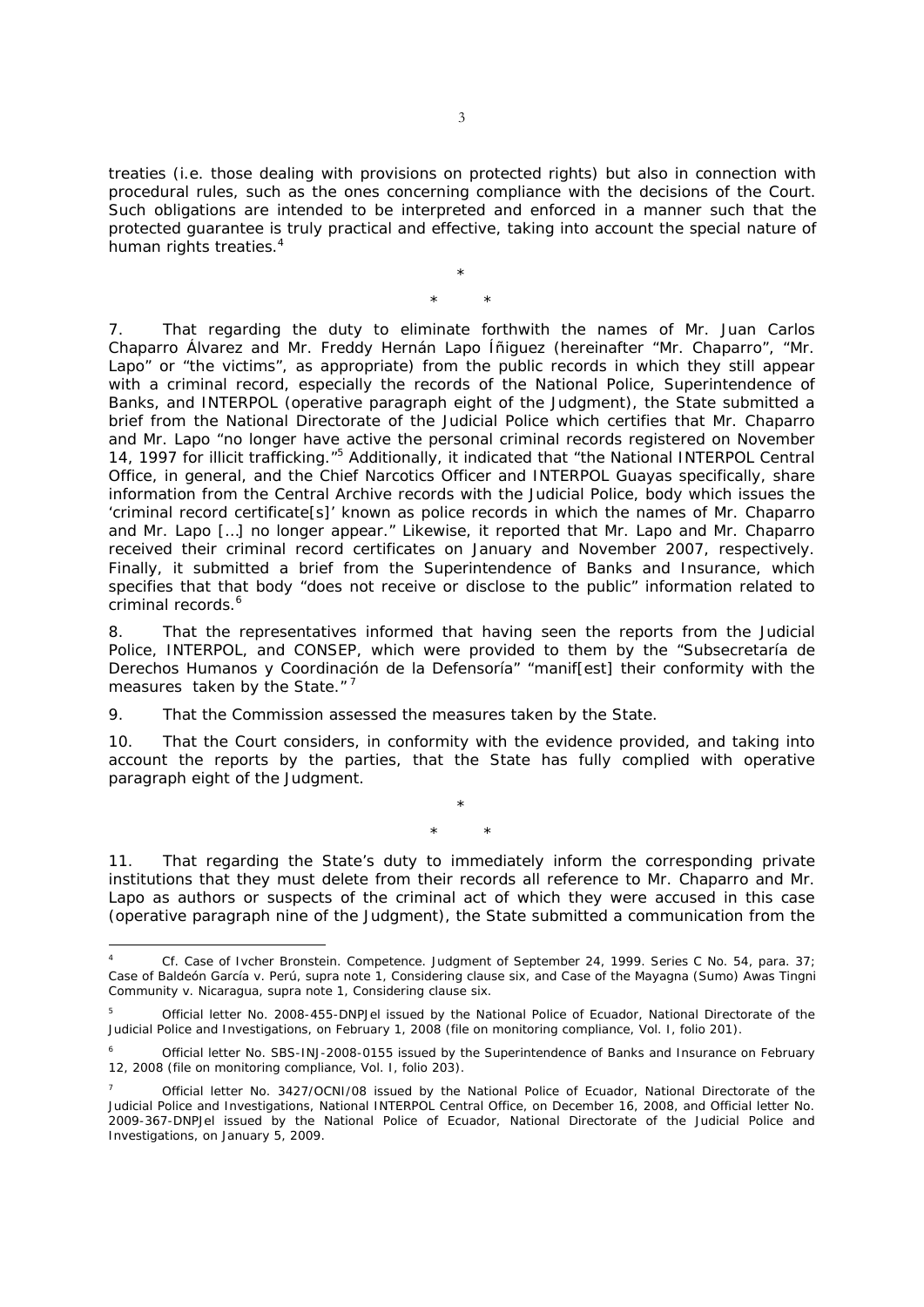Association of Private Banks which indicates that on two occasions "the Associates were notified" of the request to inform all member entities of the Judgment issued by this Court in the instant case.<sup>8</sup> Likewise, it submitted a brief from the Superintendence of Banks whereby that institution "ordered the distribution of [the Court Judgment] to the financial institutions so that they would eliminate from their records all reference to Mr. Chaparro and Mr. Lapo as authors or suspects of a crime as a consequence of the 'Operación Antinarcótica Rivera' (Rivera Anti-narcotics Operation), and to note that they were processed by the State in violation of their human rights, and released of all responsibility by the national judicial authorities themselves."<sup>9</sup>

12. That the representatives indicated that "the only communication that [the State] has sent to a private institution was to the Private Bank Association, but that they consider this measure insufficient, therefore during the following days they will submit to the State a list of private institutions to whom the victims wish the communications to be delivered." Subsequently, in the last report from March 25, 2009, they indicated that they are "waiting for the [State] to demand of the different private institutions identified by the victim to eliminate all records where Mr. Chaparro appears as accused of a crime."

13. That the Commission indicated that it was awaiting the information from the State regarding "other effective measures for compliance with the obligation to eliminate the criminal records of the victims from the records of private entities."

14. That the Court recognizes that the State has performed advances regarding compliance with this obligation and that both the Association of Private Banks and the Superintendence of Banks have communicated to the institutions in the financial system the decision of this Court.

15. That the representatives have not informed the Court which are the other private institutions to which the State must request elimination of any reference to Mr. Chaparro and Mr. Lapo as accused of a crime.

16. That following the foregoing explanation, the Court declares that the State has partially complied with operative paragraph nine, and orders that the representatives must communicate to the Court, within the term established in the operative paragraphs of the present Order, which are the other private institutions which they refer to. Additionally, the State must inform, within the term established in the operative paragraphs of this Order, which are the additional measures that it has taken to comply with this operative paragraph.

> \* \* \*

17. That the order of the Court to publicize the Judgment issued in the instant case, in conformity with operative paragraph ten of that Judgment, entails four obligations of the State, namely: a) publish the parts pertinent to the Judgment in the Official Gazette; b) publish the parts pertinent to the Judgment in another newspaper of ample national circulation; c) disseminate the Judgment by radio and television, and d) perform a publication which specifically shows the information ordered by the Court in paragraph 263 of the Judgment.

-

<sup>8</sup> Communication PE-058-2008 issued by the Executive President of the Association of Private Banks of Ecuador on January 31, 2008 (file on monitoring compliance, Vol. I, folio 200).

<sup>9</sup> Official letter No. SBS-INJ-2008-0155, *supra* note 6 (file on monitoring compliance, Vol. I, folio 204).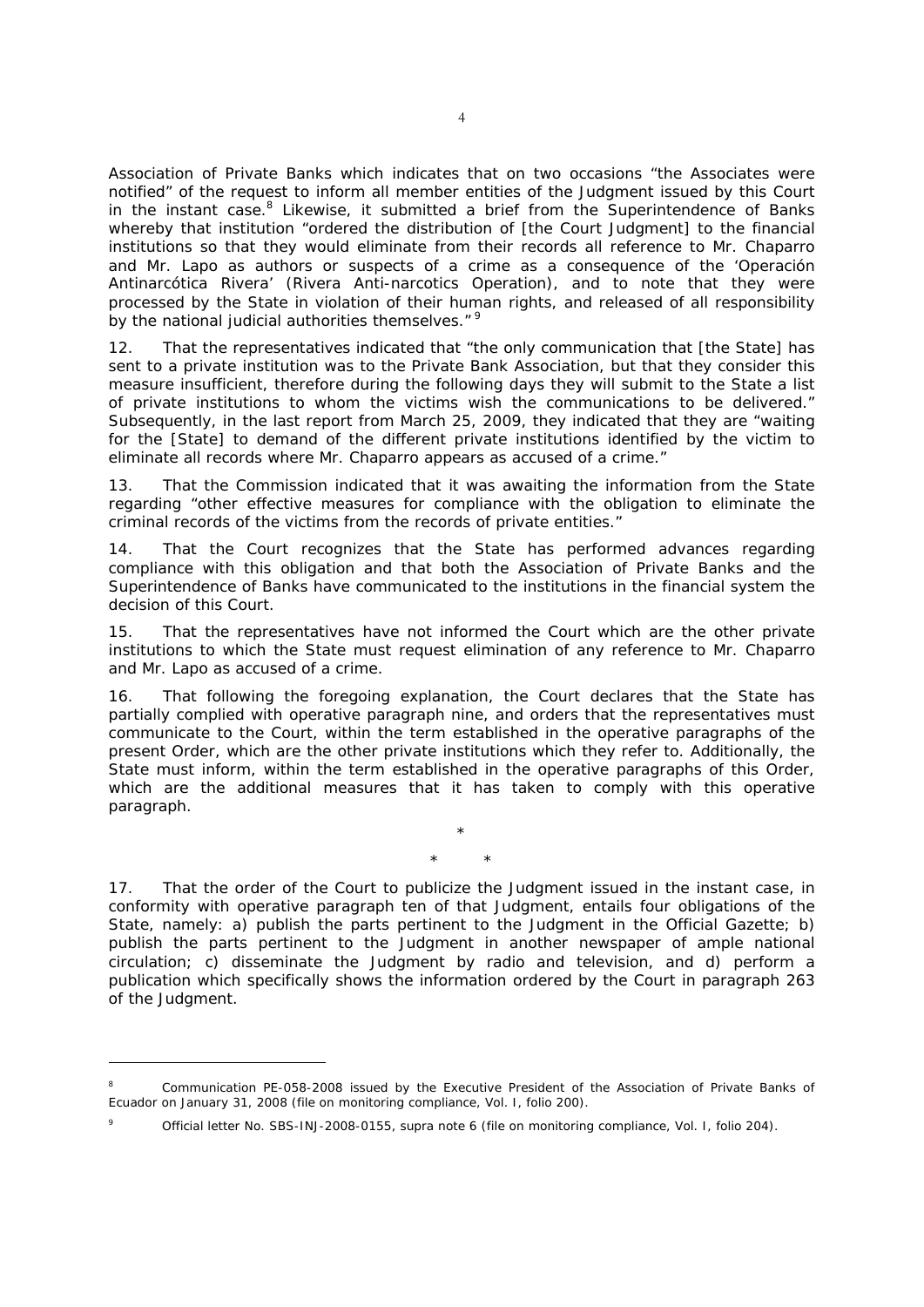18. That regarding the first obligation, the State submitted a copy of the publication in the Official Registry No. 268 of February 8, 2008.<sup>10</sup>

19. That regarding the second obligation, the State submitted a copy of the publication in the newspaper "El Telégrafo" on March 15, 2008.<sup>11</sup>

20. That regarding the third obligation, both the State and the representatives informed the Court that they are coordinating the conditions under which the Judgment will be disseminated by radio and television.

21. That regarding the fourth obligation, the State published on March 18, 2008 in the newspaper "El Telégrafo"<sup>12</sup> and on August 7, 2008 in the journal "El Universo"<sup>13</sup> the following text:

#### **THE ECUADOREAN STATE OFFERS PUBLIC APOLOGIES TO JUAN CARLOS CHAPARRO ÁLVAREZ AND FREDDY HERNÁN LAPO ÍÑIGUEZ**

The Ecuadorean State, in compliance with orders issued by the Inter-American Court of Human Rights in the judgment from November 21, 2007, presents its public apology to Juan Carlos Chaparro Álvarez and Freddy Hernán Lapo Íñiguez for the violation of their human rights.

Juan Carlos Chaparro Álvarez and Freddy Hernán Lapo Íñiguez were illegally deprived of their freedom by agents of the Ecuadorean state, they experienced imprisonment conditions that were incompatible with their dignity as human beings, they were dismissed by the judge of the cause after an unreasonable term, their presumption of innocence was not respected, their detentions caused material and immaterial damages to their lives, and their honor was seriously affected, all of which was determined by the judgment issued by the Inter-American Court of Human Rights.

To repair the damages caused and clean the good names of Mr. Chaparro Álvarez and Mr. Lapo Íñiguez, the Inter-American Court of Human Rights ordered, among other measures, the elimination of the public and private files of their criminal records and other records that could contain erroneous information on the participation of Chaparro and Lapo in a crime they did not commit.

#### **THE ECUADOREAN STATE REITERATES THAT JUAN CARLOS CHAPARRO ÁLVAREZ AND FREDDY HERNÁN LAPO ÍÑIGUEZ ARE INNOCENT OF ALL THE CHARGES OF WHICH THEY WERE ACCUSED.**

The Ecuadorean State regrets everything that has happened with Mr. Chaparro Álvarez and Mr. Lapo Íñiquez, and, in accordance with its democratic nature, manifests its firm commitment to promote, respect and guarantee the full exercise of the rights and guarantees of every individual subject to its jurisdiction.

22. That the representatives manifested their satisfaction with the publications performed by the State, and established that these "have generated interest in the Ecuadorean community and have complied in some measure with the need to vindicate the good name of the victims of the instant case."

23. That the Commission recognized compliance with this aspect of the Judgment and valued "the good faith of the State."

24. That, additionally, the State informed that on December 10, 2008 "on the occasion of the 60th Anniversary of the Universal Declaration of Human Rights," the Minister of Justice and Human Rights, on national television broadcast, "included a request for pardon for the

 $10$ 10 Official Record No. 268 of February 8, 2008 (file on monitoring compliance, Vol. I, folios 87 to 105).

<sup>11 &</sup>quot;El Telégrafo" Newspaper from March 15, 2008 (file on monitoring compliance, Vol. I, folios 332 to 337).

<sup>&</sup>lt;sup>12</sup> "El Telégrafo" Newspaper from March 18, 2008 (file on monitoring compliance, Vol. I, folio 84).

<sup>&</sup>lt;sup>13</sup> "El Telégrafo" Newspaper from August 7, 2008 (file on monitoring compliance, Vol. I, folio 239).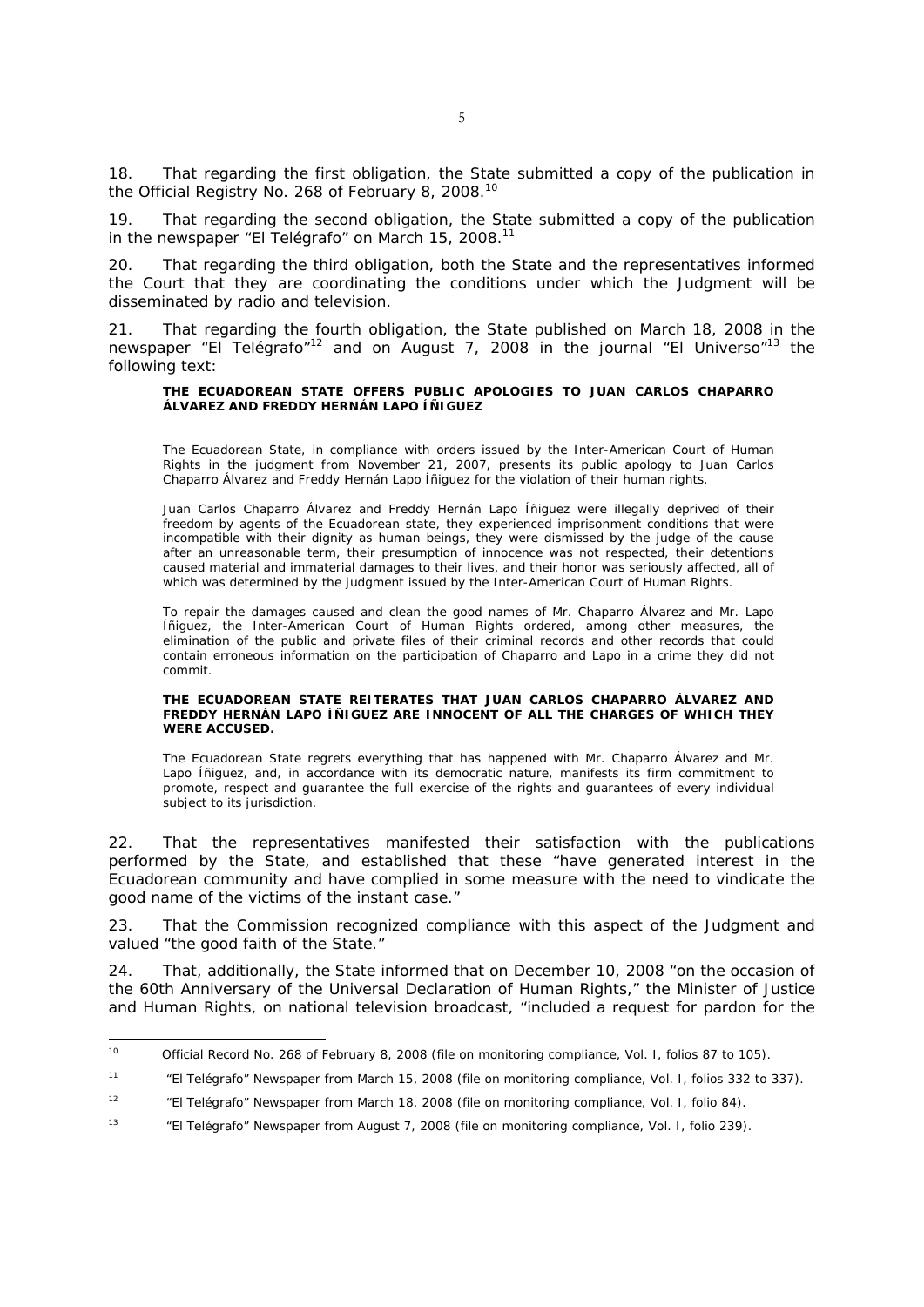State of Ecuador for Human Rights violations committed in the past and thus decided by the Inter-American Court […], as well as reference to the friendly settlement reached under the framework of the Inter-American Commission […] and the other cases in which the Ecuadorean State has accepted its responsibility." The Minister of Justice expressed, *inter alia*, the following:

Today the international community commemorates 60 years of the Universal Declaration of Human Rights. This Declaration turned human rights into an ethics project for all of the countries and into the fundamental standards of human coexistence.

Every [S]tate has the obligation of achieving the translation of these standards into true commitments with public policy, of truly guaranteeing them, in order for human rights not to remain as mere proposed regulations.

In our efforts to have these standards reach their full potential, if there is one thing that we should be brave about pursuing, and that we should defend at all costs, is the truth: without it there is no justice, without it there can be no true peace.

Defending human rights is not only the State's first responsibility, it is its reason for being and that of its institutions. State institutions sustain themselves with the effort, work and resources of its citizens. Therefore there is no graver betrayal than when governors and government employees direct the State and its devices to endanger the human rights of its inhabitants, betraying its reason for being.

Disgraceful acts have occurred in our country, sad, dark pages that we, as a society, should have never experienced, family tragedies that are national tragedies, unbearable abuses that cannot and must not remain unpunished, they cannot remain silent.

The National Government understands that the best way to commemorate the 60 years of the [U]niversal [D]eclaration of [H]uman [R]ights is by complying with a pending international obligation before the Inter-American System of Human Rights, which is: public apologies to the men and women whose human rights were violated by an action or omission by the Ecuadorean State.

This memory exercise is not only an obligation contained in international judgments, but it should also allows us, in this time of change, in this era of self-construction, to create exemplifying memories of those acts that cannot and must not be repeated.

Presentation of the apologies case by case:

The national government, in complying with international obligations and the obligations of its democratic and humanist convictions, presents public apologies on behalf of the Ecuadorean State:

[…]

6. To Mr. Juan Carlos Chaparro and Mr. Freddy Lapo Íñiguez, entrepreneurs detained, in solitary confinement, and involved in offensive acts that were not proven.

 $\lceil \dots \rceil$ 

In this manner the State complies with the judgments issued by the Inter-American Court of Human Rights.

 $[$ [… $]$ ]

The apologies to the victims will never be sufficient, no indemnity can compensate, but we can never relinquish the truth. Truth defeats impunity, truth makes us understand that society suffers in each victim.

### […]

25. That finally the representatives informed that the Minister of Justice and Human Rights "contracted the making of a documentary on the personal history of the victims of the human rights violations, and this documentary includes interviews of the victims and representatives of the instant case. The aforementioned documentary, named 'El derecho a la memoria' ('The right to memory'), was presented in a ceremony where the victims of various cases, attorneys, judges, and other guests participated." The representatives expressed their conformity with "the efforts shown by the Ministry of Justice and Human Rights to disseminate the case, for vindication of the memory of the victims and for these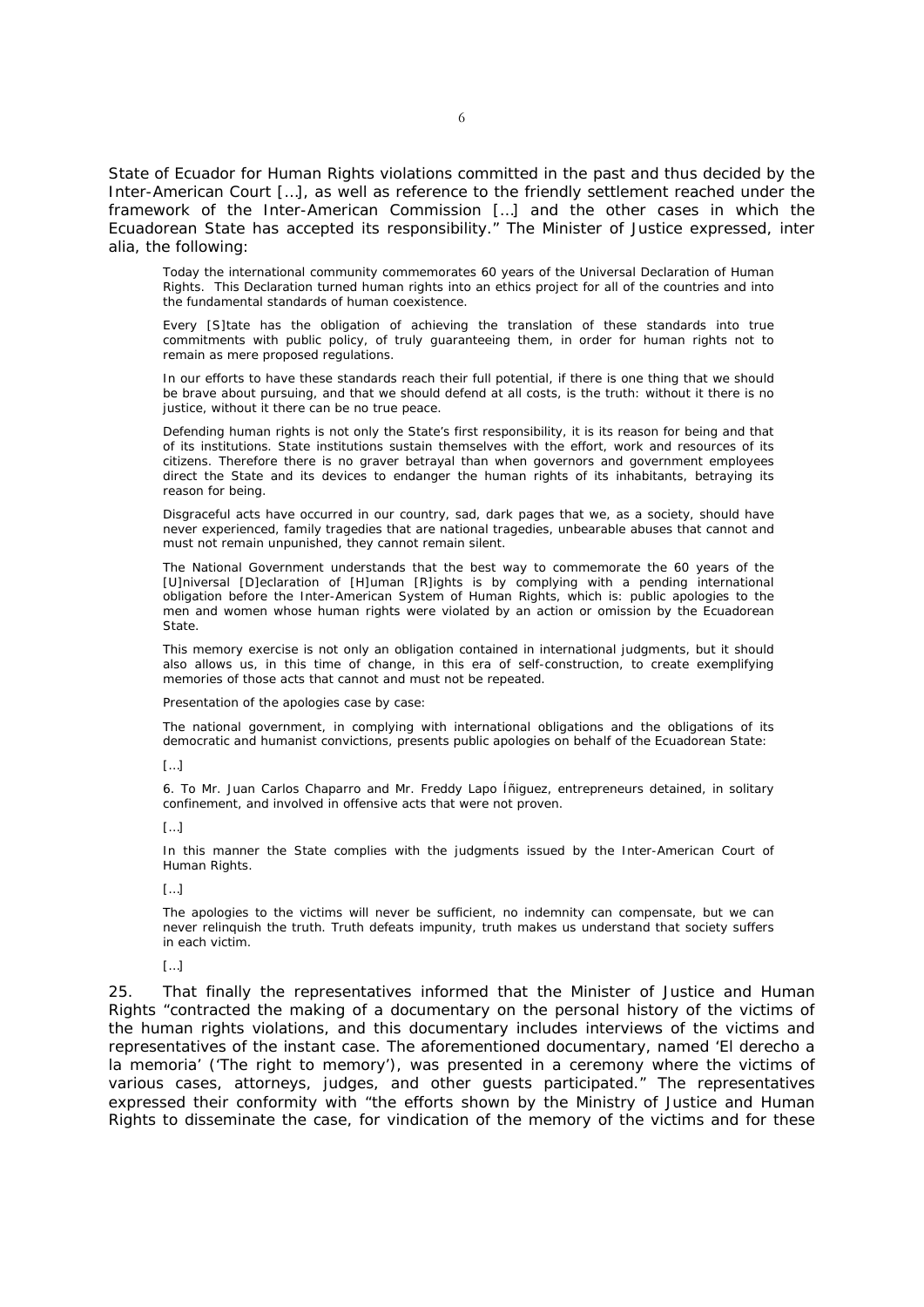acts to contribute towards the guarantee that they will not be repeated." This documentary has not been submitted to the Court.

26. That following the foregoing explanation, the Court declares that the State has fully complied with the first, second, and fourth obligations of operative paragraph ten of the Judgment, and that more information on advances with compliance of the third obligation of the aforementioned operative paragraph.

> \* \* \*

27. That the order of the Court to adapt the internal legislation, in conformity with operative paragraph 11, entails two obligations by the State, namely: a) to adapt the internal legislation to the parameters of the Convention, so that it is a judicial authority who decides on the assets presented by those detained in conformity with the stipulations of Article 7(6) of the American Convention, and b) to modify the Narcotic Drugs and Psychotropic Substances Act and pertinent regulatory resolutions, so that charges will cease to be made for the deposit and handling of the assets seized in conformity with that Law from individuals who have not been convicted by final judgment.

28. That regarding the first obligation, the State informed that "on April 7, 2008, the Attorney General's Office submitted to the National Constitutional Assembly, a brief in which it mentions constitutional and legal provisions which need to be harmonized with the American Convention, [including] that which regulates the constitutional guarantee of habeas corpus, with the goal to stop relying on the Mayor for consideration of the first instance of the writ, and have a constitutional judge resolve it."

29. That the representatives expressed their "conformity with the constitutional reform implemented on the guarantee of habeas corpus, given that as of this date such action is being considered by judicial employees, which the representatives of the victims can attest, who have already filed writs of Habeas Corpus before the Chambers of the Superior Court of Justice of Guayaquil, with positive results."

30. That although the State has not submitted to the Court the new Political Constitution, it is a notorious and public fact that Ecuador adopted a new Constitution, which this Court incorporated into the official case file, and which Article 89 orders:

The writ of habeas corpus is intended to recover the freedom of someone who has been illegally, arbitrarily or illegitimately deprived of it, by orders of public authority or any person, as well as to protect life and the physical integrity of those deprived of freedom.

Immediately after the writ is placed, the judge will call a hearing that should be held in the following twenty-four hours, in which the detention order should be presented with all of the formalities indicated by law, and justifications of fact and law that sustain this measure. The judge will order the appearance of the person deprived of liberty, the authority to whom the detained person is subject, the public defender, and the party who disposed or provoked it, depending on the case. If necessary, the hearing will be held in the place where the person was deprived of liberty.

The judge will issue an order in the twenty four hours following the end of the hearing. If the deprivation was illegitimate or arbitrary, freedom will be decreed. The ruling that orders the release will be effective immediately.

If any sort of torture, inhumane, cruel or degrading treatment is verified, the victim's freedom will be decreed, as well as integral and specialized attention and the imposition of alternate measures to the deprivation of liberty when applicable.

When the order of detention was ordered in a criminal proceeding, the writ will be filed before the Provincial Court of Justice.

31. That the amendment to the constitution is compatible with the American Convention and with what has been ordered by this Court in the Judgment delivered in the instant case,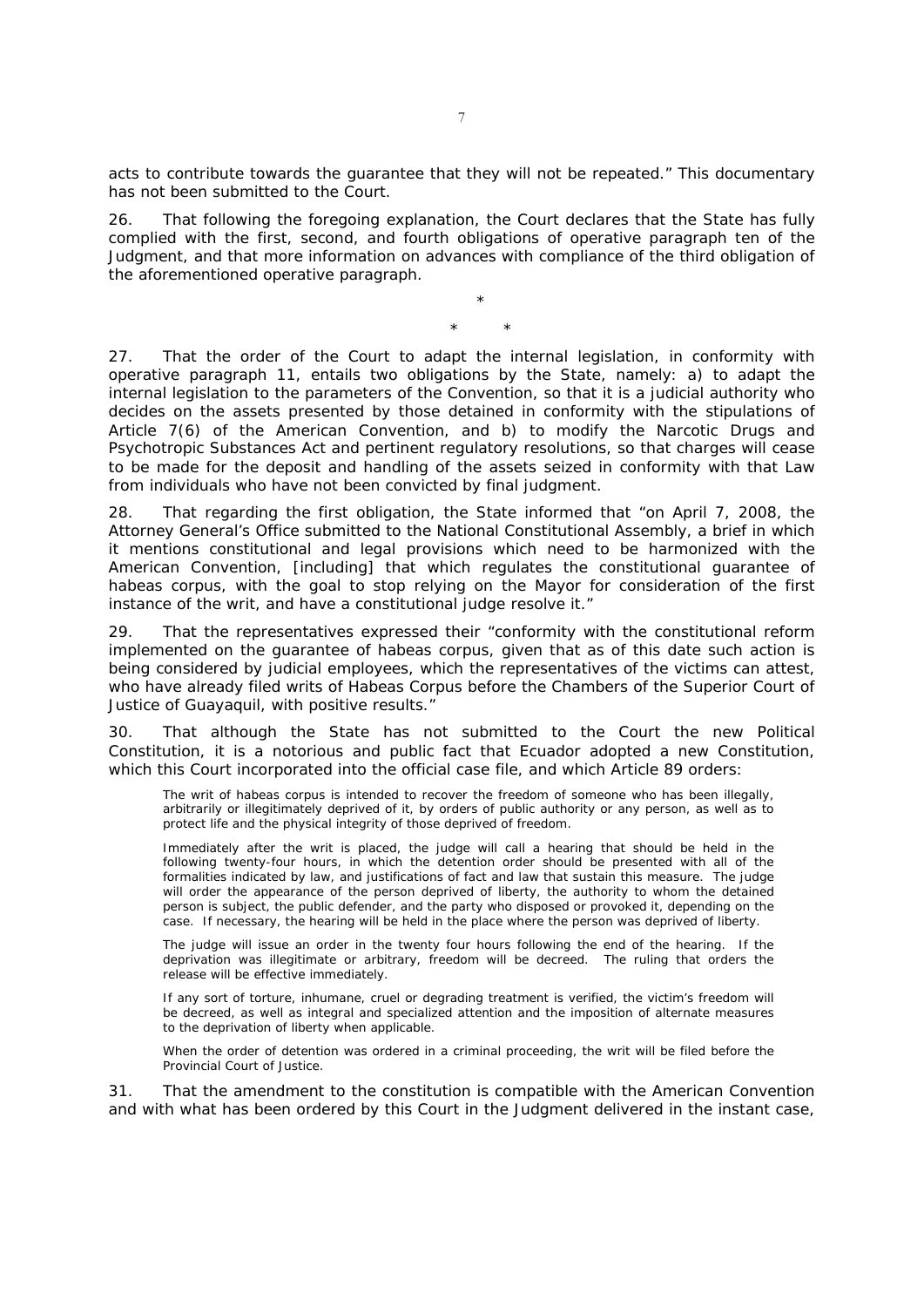and the Court values the advance this represents in the process for compliance with this Judgment.

32. That with regards to the second state obligation, [the State of] Ecuador manifested that "it was not necessary to modify the Ecuadorean Narcotic Drugs and Psychotropic Substances Act given that the stipulations regarding costs for warehousing, deposit, and management of assets seized, withheld or confiscated, were exclusively regulatory." According to the State, the modification to the Rules on the application of the Narcotic Drugs and Psychotropic Substances Act delivered in Executive Decree No. 985, would suffice. The aforementioned Decree establishes in Article 1 that:

Below Article 80 [Narcotic Drugs and Psychotropic Substances Act] add the following:

80(1)- If the accused owner of the assets withheld, seized or expropriated is temporarily or definitively dismissed or absolved, the assets will be returned by CONSEP when the competent authority thus decides. In this case, the owner of the assets will not be forced to pay costs relating to warehousing, deposit, custodian fees or remunerations, depositaries-administrators, supervisors, in which CONSEP incurred while managing, depositing or guarding the assets.<sup>14</sup>

33. Additionally, the State informed that it "has urged the National Council on Narcotic Drugs and Psychotropic Substances [Consejo Nacional de Sustancias Estupefacientes y Psicotrópicas or CONSEP] to reform their internal regulations, as indicated by the Court and by the Executive Decree."

34. That the representatives indicated that the compliance with this obligation is incomplete, given that "the exhortation to the CONSEP is insufficient," and that the obligation may be considered fulfilled only "when the CONSEP has reformed its internal regulations and there is no regulatory contradiction between the internal legislation of the State and that ordained by the […] Court." Subsequently, they added that "they [have] no proof that the rights of deposit will no longer be charged, under the terms demanded by the Judgment."

35. That the Commission assessed the modification performed through Executive Decree No. 985, and indicated that "it awaits information regarding the pending modifications to the internal regulations of the [CONSEP]."

36. That in view of the matters presented in the above paragraphs, the Court reiterates its conformity with the constitutional amendment carried out and declares that the State has fully complied with the obligation to adapt to the American Convention its internal regulations pertaining to the writ of habeas corpus. It also declares that the State has partially complied with the obligation to adapt its internal regulations in relation to the ceasing of charges for deposit and handling of the assets seized from individuals who have not been convicted by a final judgment. The Court awaits information from the State on the internal reforms conducted by CONSEP on this matter.

37. That with regards to the duty to adopt forthwith all legislative, administrative or other measures necessary to eliminate *de oficio* all of the criminal records of the persons who are definitively acquitted or dismissed (*operative paragraph eleven of the Judgment*), the State informed that "the Attorney General's Office has sent an official letter to public institutions involved whereby it requests the creation of an integrated information system and encourages the pertinent regulatory reforms to have the 'cleaning' of certain documents

\* \* \*

1

<sup>14</sup> Executive Decree No. 985 issued by the Constitutional President of the Republic of Ecuador on March 27, 2008 (file on monitoring of compliance, Volume I, folio 141).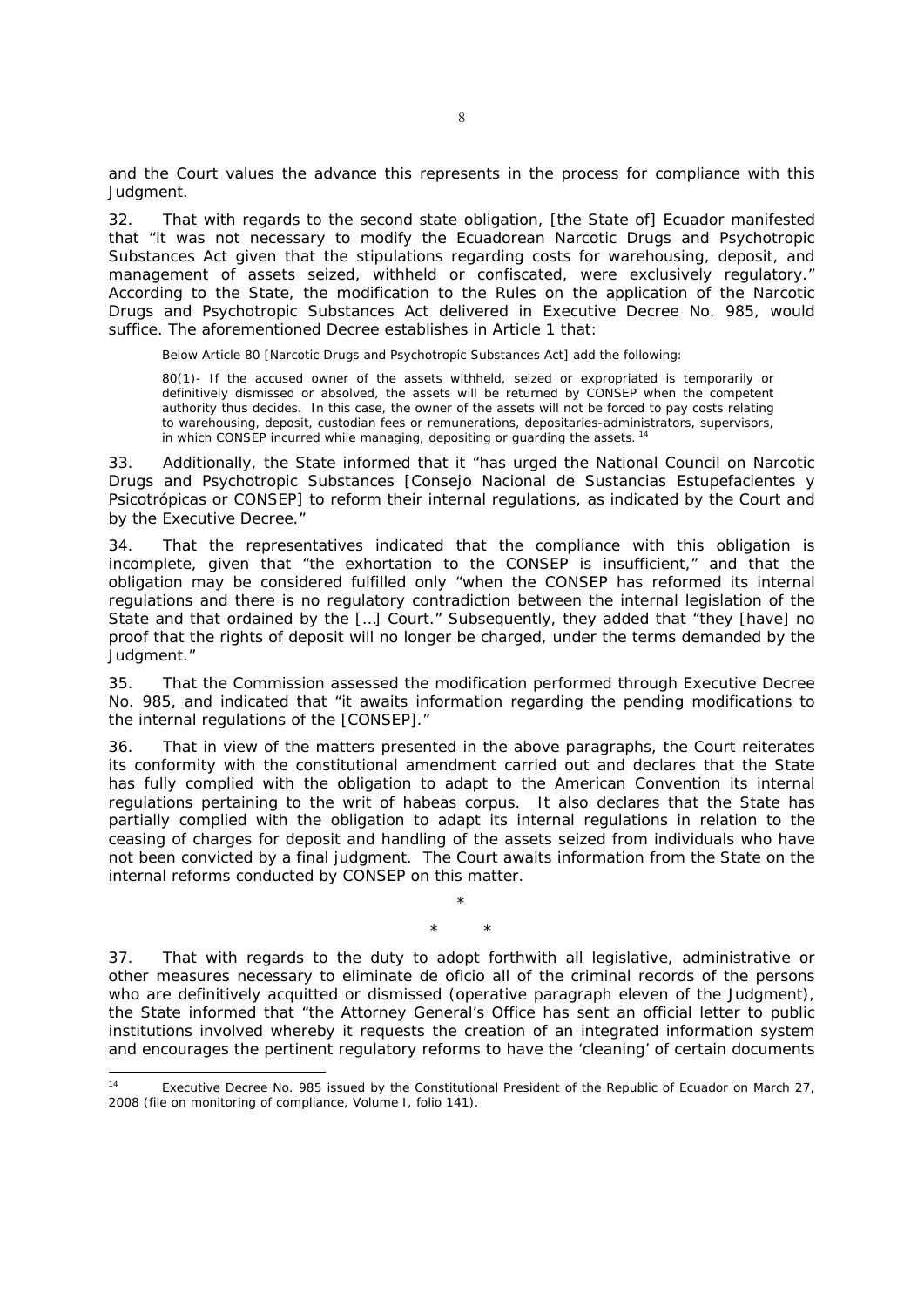in favor of acquitted and dismissed persons in criminal proceedings be conducted *de oficio* and not by petition from the party."

38. That the representatives observed that "nothing has been mentioned by the State in its communications on compliance, thus it is necessary that the [...] State inform on any administrative, judicial or legislative actions it has taken in this regard." The Commission did not present observations.

39. That the Court declares that this point is pending compliance and, consequently, that the State must report, within the term established in the operative section of this Order, the results of the official letter sent by the Attorney General's Office or any other measure conducted toward its fulfillment.

> \* \* \*

40. That in relation to the State's duty and that of Mr. Chaparro to submit to an arbitration procedure to establish the amounts corresponding to pecuniary damage (*operative paragraph thirteen of the Judgment*), the State has not submitted any information.

41. That the representatives informed that they have agreed with the State to "make all necessary efforts to arrive at a friendly agreement," and that the Ministry of Justice and Human Rights has contracted an external consultant to determine the amount of the damages. On the other hand, they stated that "without detriment to the aforementioned efforts, while the parties are willing to arrive at a friendly solution, [...] the arbitration process [...] has not begun."

42. That the Commission expressed its "concern" over the State's lack of information.

43. That the Court declares that his paragraph of the Judgment is pending compliance, and, consequently, that the State must inform the Court, within the term established in the operative section of this Order, on all the measures it has adopted to fulfill it.

> \* \* \*

44. That with regards to the payment of compensations for pecuniary and non-pecuniary damages and the reimbursement of costs and expenses, the State indicated that it paid Mr. Chaparro and Mr. Lapo on August 19, 2008. The State attached supporting documentation indicating that a deposit of US\$352.940,47 (three hundred and fifty-two thousand nine hundred forty with 47/100 US dollars) was made on the aforementioned date to the account belonging to Mr. Chaparro's wife, and a deposit of US\$91.176,77 (ninety one thousand one hundred seventy-six with 77/100 US dollars) was made in Mr. Lapo's and his wife's joint account.15

45. That the representatives expressed their "satisfaction with the payment of the amounts awarded in the Judgment within the established term." However, they observed that Mr. Chaparro has not been awarded the amount corresponding to the late fees ordered by the Court in paragraph 245 of the Judgment.

46. That the Commission evaluated "the advances made in terms of the payments due to Mr. Chaparro and Mr. Lapo and is awaiting information on the completion of this obligation."

<sup>15</sup> 15 Official Letters No. 148-DNF-2008 and 149-DNF-2008 issued by the Financial Director of the Attorney General's Office, on August 21, 2008 (file on monitoring of compliance, Volume I, folios 296 and 297), and details of the electronic transfer from the Central Bank of Ecuador to the bank accounts of Cecilia Merced Aguirre Mollet and Yenny Díaz and Freddy Lapo (file on monitoring of compliance, Volume I, folios 237 and 238).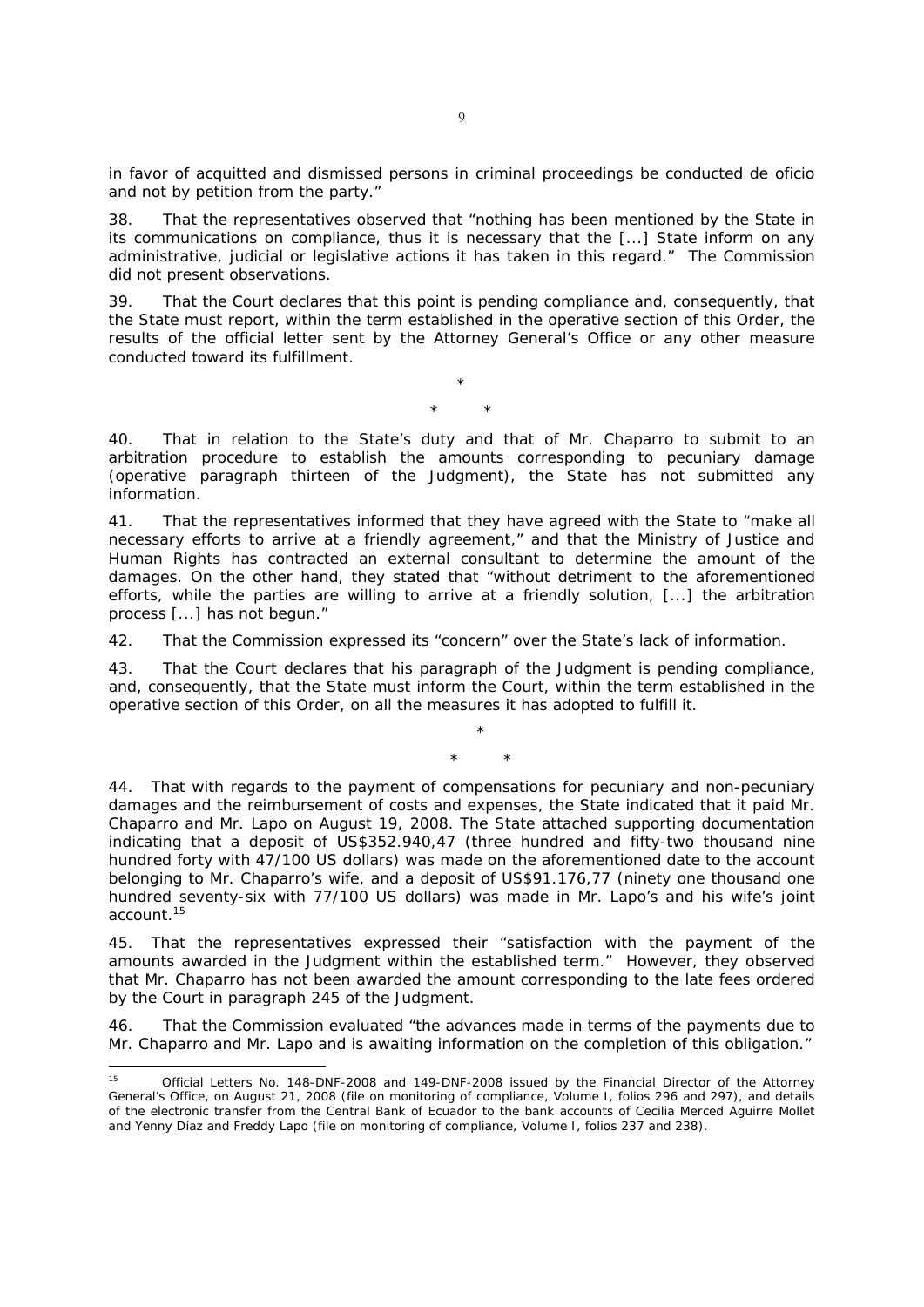47. That the Court, in conformity with the evidence provided, and considering reports by the parties, declares that the State has completely fulfilled the fourteenth paragraph relating to the payment made to Mr. Lapo. That with regards to Mr. Chaparro, the Court declares that the State has partially complied with the present operative paragraph, and that the late bank interest in Ecuador, indicated in paragraph 245 of the Judgment, is still pending payment.

### **THEREFORE:**

### **THE INTER-AMERICAN COURT OF HUMAN RIGHTS,**

by virtue of its authority to monitor compliance with its own decisions pursuant to Articles 33, 62(1), 62(3), 65, 67, and 68(1) of the American Convention on Human Rights, and Article 25(1) of the Statute and 29(2) of its Rules of Procedure,

### **DECLARES:**

1. That the State has fully complied with operative paragraph eight of the Judgment issued in the instant case, regarding the elimination of the names of Mr. Chaparro and Mr. Lapo from the public records in which they appear with criminal records.

2. That the State has taken the following concrete actions, which implies partial compliance with the corresponding operative paragraphs:

- a) communicated to the Association of Private Banks and the Superintendence of Banks that they must eliminate from their records all reference to Mr. Chaparro and Mr. Lapo as as authors or suspects of the criminal act of which they were accused in this case *(operative paragraph nine of the Judgment);*
- b) published the parts pertinent to the Judgment in the Official Registry and the newspaper "El Telégrafo", and also published the specific information contained in paragraph 263 of the Judgment in the newspapers "El Telégrafo" and "El Universo" *(operative paragraph ten of the Judgment);*
- c) adapted its internal legislation which regulates the writ of habeas corpus to the American Convention, and exhorted the National Council on Narcotic and Psychotropic Substances to reform their internal regulations *(operative paragraph eleven of the Judgment)*
- d) paid the total amount awarded in the Judgment to Mr. Lapo, as well as the majority of the compensations awarded to Mr. Chaparro *(operative paragraph fourteen of the Judgment)*
- 3. That the following obligations are pending compliance:
	- a) inform the other private institutions indicated by the victims that they must eliminate from their records all reference to Mr. Chaparro and Mr. Lapo as authors or suspects of the criminal act of which they were accused of in this case *(operative paragraph nine of the Judgment);*
	- b) disseminate the Judgment by radio and television *(operative paragraph ten of the Judgment);*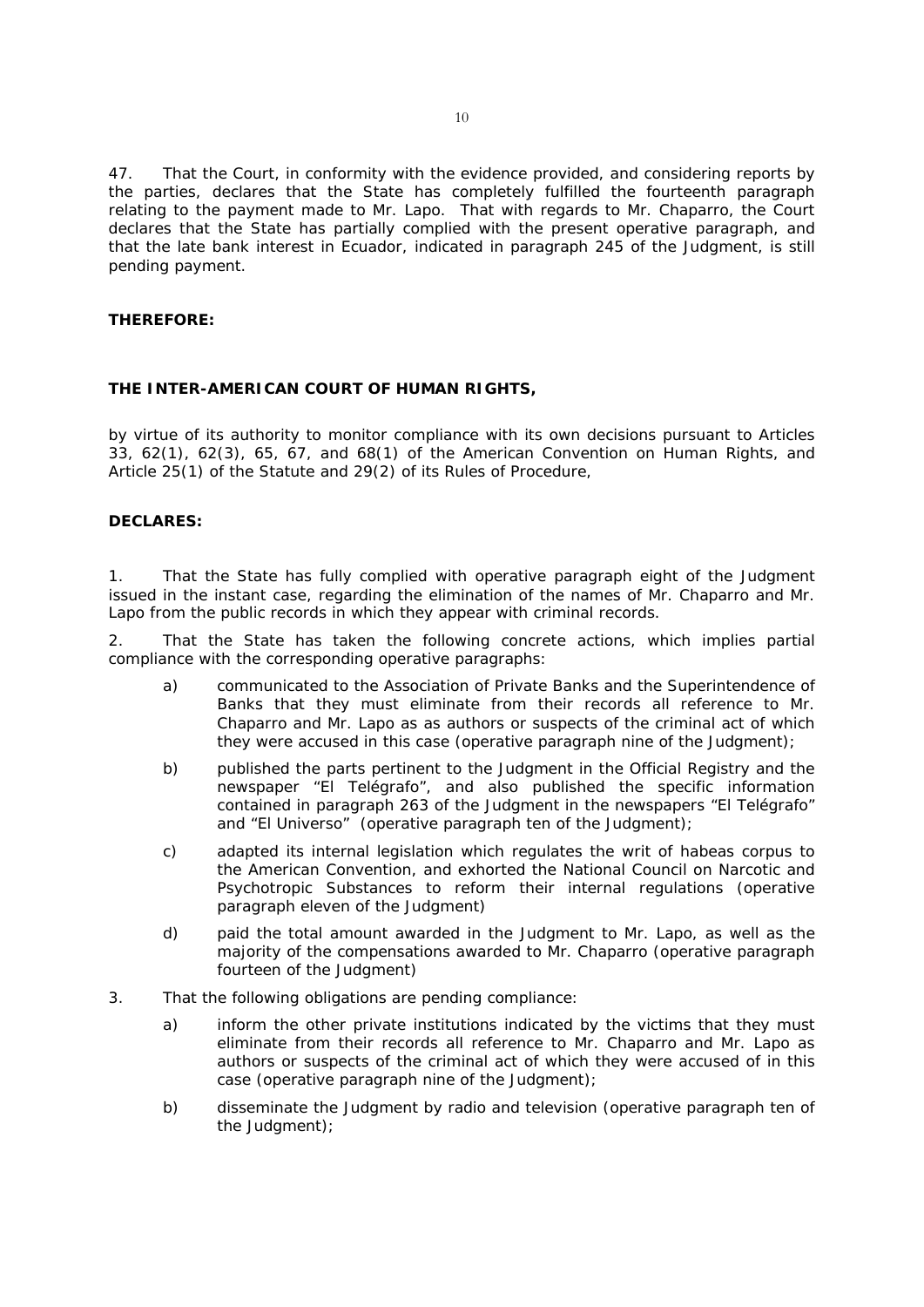- c) adapt its internal legislation so that charges will cease to be made for the deposit and handling of the assets seized from individuals who have not been convicted by final judgment *(operative paragraph eleven of the Judgment);*
- d) adopt forthwith all the administrative or other measures necessary to eliminate *de oficio* the criminal records of those persons acquitted or whose cases are definitely dismissed *(operative paragraph twelve of the Judgment);*
- e) submit to an arbitration procedure to establish the amounts corresponding to pecuniary damage for Mr. Chaparro *(operative paragraph thirteen of the Judgment),* and
- f) pay Mr. Chaparro the late bank interest in Ecuador indicated in paragraph 245 of the Judgment *(operative paragraph fourteen of the Judgment).*

4. That it will maintain open the instant monitoring procedure until the obligations indicated in the declaration paragraph above are fully complied.

# **AND DECIDES:**

5. To require the State to adopt forthwith all of the measures necessary to effectively and promptly comply with the pending issues, in conformity with the stipulations of Article 68(1) of the American Convention.

6. To request the State to submit to the Inter-American Court, by July 10, 2009 at the latest, a detailed and updated report in which it indicates all of the measures adopted to comply with all reparations ordered by this Court which are pending compliance. Specially, the State must submit the information required in considering paragraphs **¡Error! No se encuentra el origen de la referencia.**, **¡Error! No se encuentra el origen de la referencia.**, **¡Error! No se encuentra el origen de la referencia.**, **¡Error! No se encuentra el origen de la referencia.**, **¡Error! No se encuentra el origen de la referencia.** and **¡Error! No se encuentra el origen de la referencia.** of this Order.

7. To request the representatives of the victims, by May 29, 2009 at the latest, to submit to the Court the information required in considering paragraph 16 of this Order.

8. To require the representatives of the victims, as well as the Inter-American Commission, to present their observations on the state report mentioned in operative paragraph six within four and six weeks, respectively, from the date the report is received.

9. To require the Secretariat of the Court to notify this Order to the State, the Inter-American Commission, and to the representatives of the victims.

Done, in Spanish and English, the Spanish text being authentic, at Santiago de Chile, on April 29, 2009.

> Cecilia Medina Quiroga President